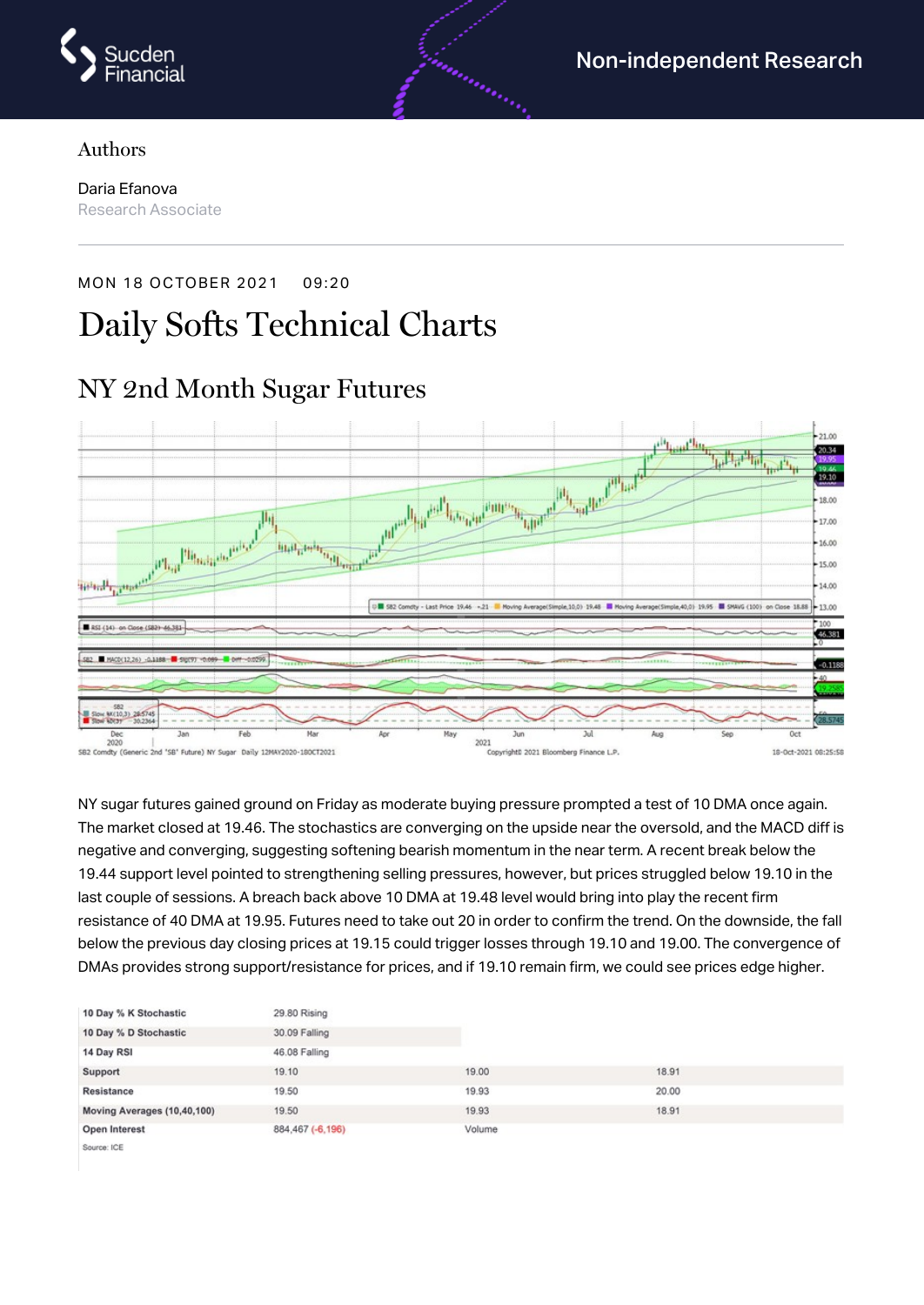### Ldn 2nd Month Sugar Futures



Ldn sugar futures edged higher on Friday as intraday trading saw prices tested resistance at 514.40. The market closed at 510.90. The RSI is rising, and %K/%D is negative but seen converging. The MACD diff is negative but lacking appetite to point out an outlook. The indicators paint a mixed picture, so to confirm the rejection of the support, prices need to take out 40 DMA at 506.63. A break below this level towards 500 would confirm the strong bearish momentum. Conversely, appetite for prices above the 10 DMA at 5101.7 could trigger a test of resistance at 517.60; tertiary resistance stands at 523. A narrow candle body after the three black crows formation signals uncertainty about the outlook for lower prices, and the futures need to take out the 40 DMA to confirm the outlook for falling prices.

| 10 Day % K Stochastic       | 42.63 Rising   |        |        |  |
|-----------------------------|----------------|--------|--------|--|
| 10 Day % D Stochastic       | 47.743 Falling |        |        |  |
| 14 Day RSI                  | 52.51 Rising   |        |        |  |
| Support                     | 506.63         | 500    | 493.90 |  |
| Resistance                  | 510.17         | 517.60 | 520    |  |
| Moving Averages (10,40,100) | 510.17         | 506.63 | 482.20 |  |
| Open Interest               | 72,070 (-884)  | Volume |        |  |
| Source: ICE                 |                |        |        |  |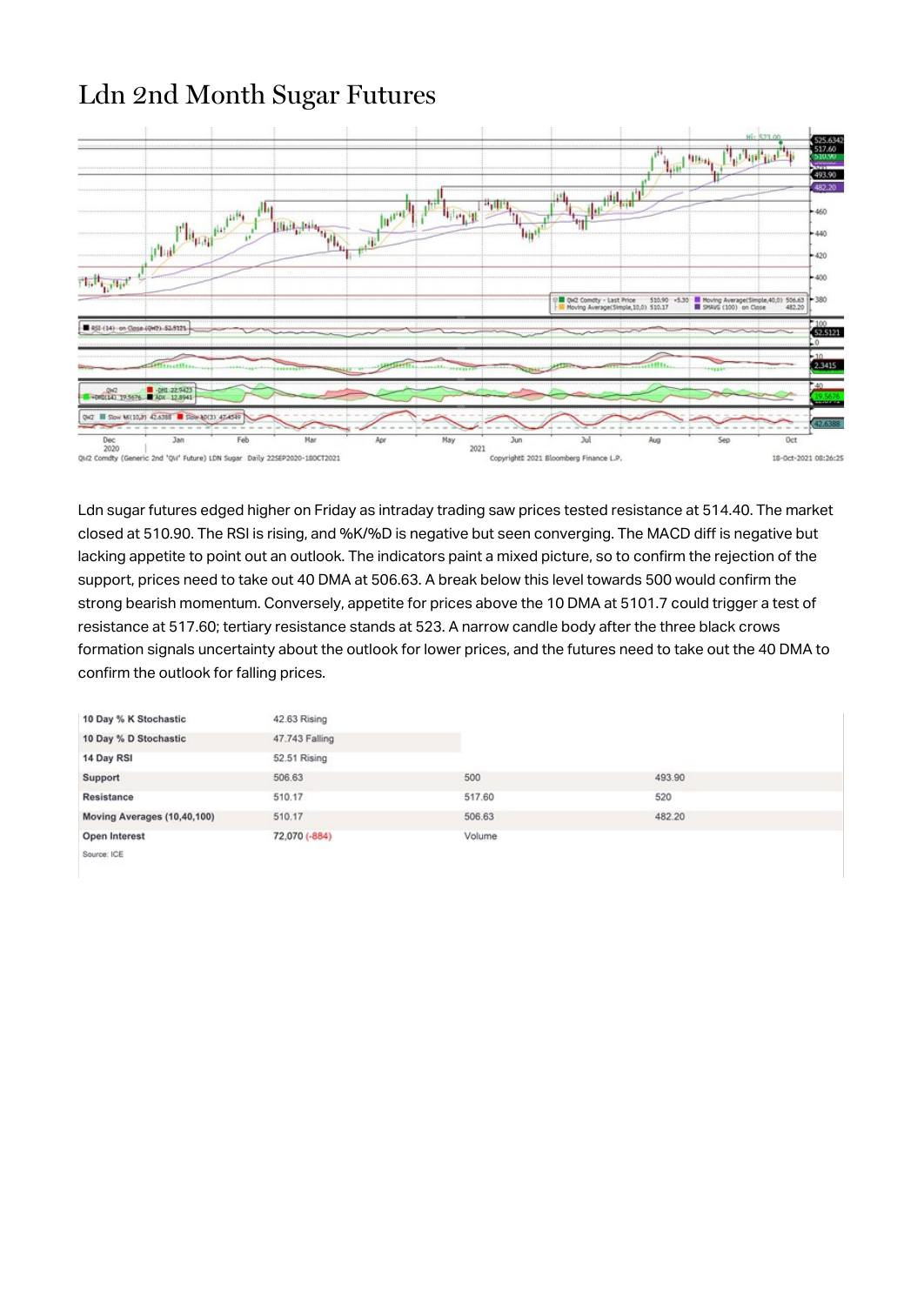## NY 2nd Month Coffee Futures



NY coffee futures sold off on Friday as protracted selling pressure prompted a break of support at 209.65 to close on the back foot at 206.25. The stochastics have converged on the downside and are now diverging lower, and the MACD diff is positive and converging, suggesting lower prices in the near term. The break of the key support level 10 DMA at 205.28 would suggest an appetite for lower prices. Secondary and tertiary support stands at 200 and 195, respectively. If prices find support at 10 DMA, this could prompt a recovery back above 217.85. In the medium term, we could see futures break above 220. The long candle body pointed to a strong appetite on the downside, but prices struggled below 10 DMA and need to break below that level to confirm the downward trend.

| 10 Day % K Stochastic       | 66.48 Falling  |         |        |  |
|-----------------------------|----------------|---------|--------|--|
| 10 Day % D Stochastic       | 69.35 Falling  |         |        |  |
| 14 Day RSI                  | 56.92 Falling  |         |        |  |
| Support                     | 205.28         | 200     | 195    |  |
| Resistance                  | 217.85         | 220     | 225    |  |
| Moving Averages (10,40,100) | 205.28         | 194.65  | 178.76 |  |
| Open Interest               | $305,579 (+5)$ | Volumes | 29,579 |  |
| Source: ICE                 |                |         |        |  |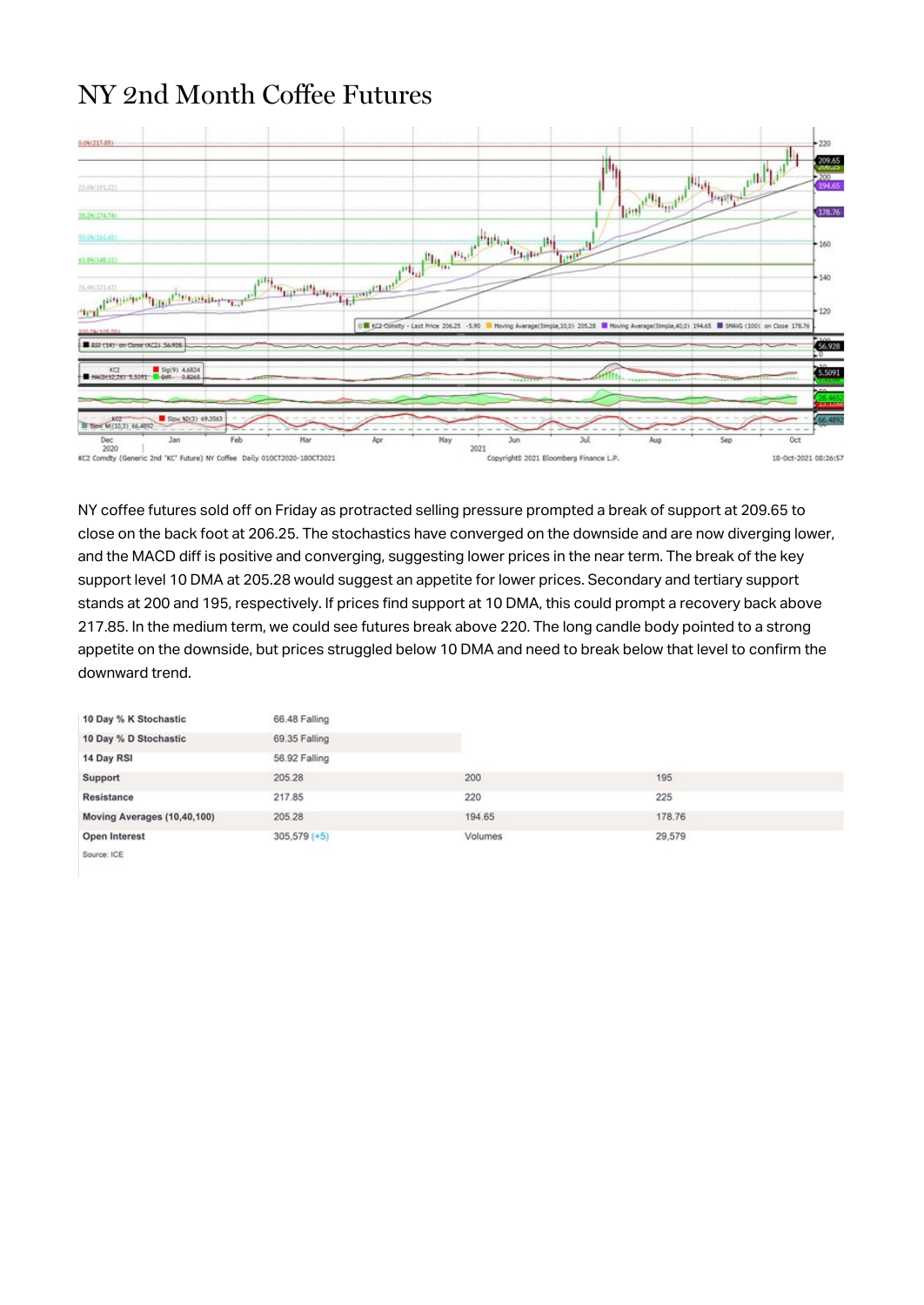# Ldn 2nd Month Coffee Futures



Ldn coffee futures weakened on Friday as futures failed to break above the resistance at 2173 and closed at 2121. The stochastics are seen converging on the downside. The MACD diff is negative and diverging. A break below 2100 may pave the way for lower prices to 40 DMA at 2085, with the tertiary level at 2066. Conversely, the reaffirmation of support above 2127 would suggest higher prices and a close above 2173, setting the scene for higher prices towards 2200. The futures have been struggling to break out of the current support/resistance levels and, with indicators painting a mixed picture about the outlook, we watch out for a break out of the levels before confirming a longer-term outlook.

| 10 Day % K Stochastic       | 57.49 Falling    |         |        |  |
|-----------------------------|------------------|---------|--------|--|
| 10 Day % D Stochastic       | 52.34 Rising     |         |        |  |
| 14 Day RSI                  | 54.05 Falling    |         |        |  |
| Support                     | 2100             | 2085    | 2066   |  |
| Resistance                  | 2173             | 2200    | 2205   |  |
| Moving Averages (10,40,100) | 2126             | 2085    | 1872   |  |
| Open Interest               | 103,949 (-1,452) | Volumes | 15.242 |  |
| Source: ICE                 |                  |         |        |  |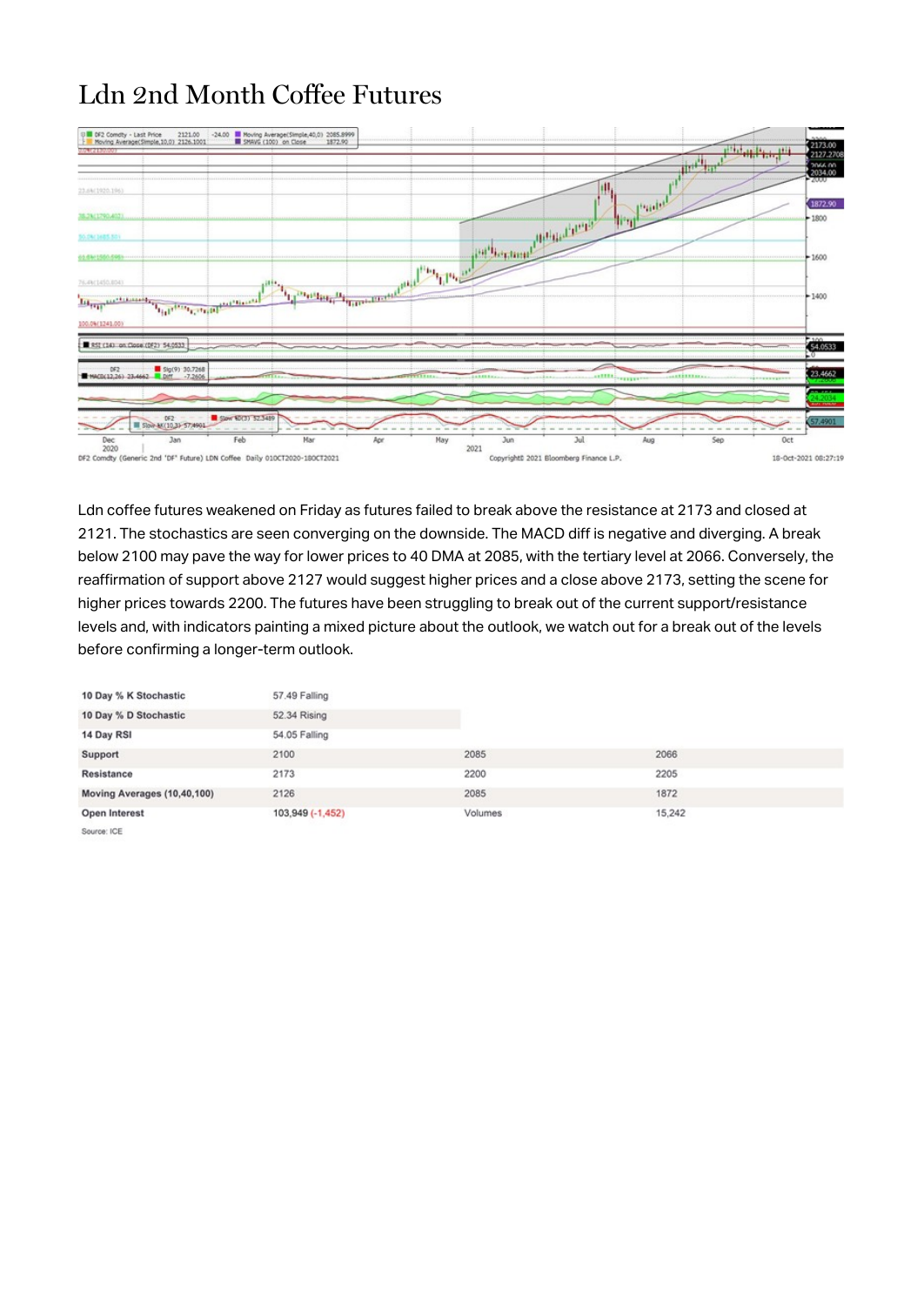#### NY 2nd Month Cocoa Futures



NY cocoa futures held their nerve on Friday, causing the market to close at 2653. The stochastics are falling, with %K/%D diverging towards the oversold, and the MACD diff is negative and diverging, suggesting lower prices in the near term. To confirm the outlook of higher prices, futures need to close above 40 DMA at 2652 and then target 2675. On the downside, a break below the 2600 level could set the scene for 2567, the recent lows. A bullish candle with a narrow body and longer lower wick after a similar bearish candle points to uncertainty about the outlook, and the futures need to break out of current resistance to confirm the near-term outlook on the upside.

| 10 Day % K Stochastic       | 30.84 Falling  |         |      |  |
|-----------------------------|----------------|---------|------|--|
| 10 Day % D Stochastic       | 48.24 Falling  |         |      |  |
| 14 Day RSI                  | 47.72 Rising   |         |      |  |
| Support                     | 2600           | 2567    | 2534 |  |
| Resistance                  | 2652           | 2675    | 2685 |  |
| Moving Averages (10,40,200) | 2726           | 2652    | 2499 |  |
| Open Interest               | 251,629 (-452) | Volumes |      |  |
| Source: ICE                 |                |         |      |  |